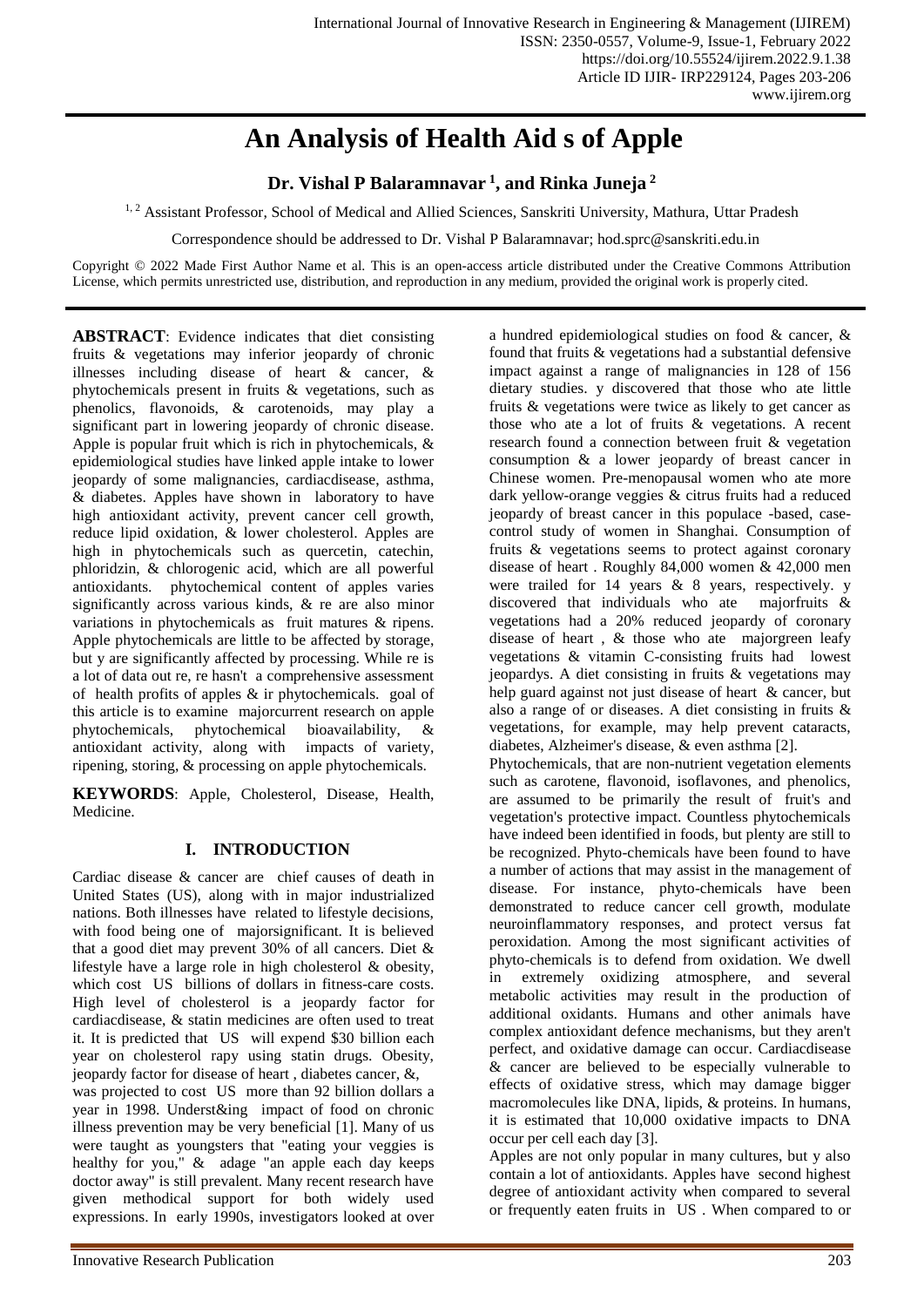fruits, apples exhibited second greatest overall concentration of phenolic compounds &, perhaps more significantly, largest proportion of free phenolics. This implies phenolics are less likely to be linked to or chemicals in fruit, making m more readily available for absorption into circulation [4].

Because fruits & vegetations are strong in antioxidants, eating a diet consisting in m may help reduce oxidative stress, which can lead to chronic illness & delay aging. National Research Council now endorses eating 5 or more servings of fruits & vegetations per day as a result of se results. Tea, wine, onions, chocolate, cranberries, & apples, among or frequently consumed foods & drinks, have targeted as particularly helpful in diet due to ir high content of phenolic chemicals. While active research on health aid s of se foods is ongoing, re are current reviews of this work for all of above-mentioned foods, with exception of apples. As a result, goal of this article is to examine current research on health aid s of apples, ir phytochemical profile, apple phytochemical bioavailability, & variables that may influence phytochemical quality, such as apple type, ripening, storage, & processing [5].

#### *A. Health aid s of apples a. Cancer*

Several studies have shown a connection between apple consumption & a lower jeopardy of cancer, particularly lung cancer. In Nurses' Health Study & Health Professionals' Follow-up Study, which included approximately 77,000 women & 47,000 men, fruit & vegetation consumption was linked to a 21% lower jeopardy of lung cancer in women, but not in males. Only a h&ful of specific fruits & vegetations studied had a substantial impact on lung cancer jeopardy in women, although apples were one of fruits linked to a lower lung cancer jeopardy. Women who ate at least one dish of apples & pears every day had a lower jeopardy of lung cancer. re was no link between any specific fruit or vegetation & jeopardy of lung cancer among men who took part in study [6].

## *b. Cardiacdisease*

Apple intake has linked to a lower jeopardy of cardiacdisease. Women's Health Study investigated link between flavonoids & cardiacdisease in almajor40,000 women over a 6.9-year period. study found that women who consumed majorflavonoids had a 35% lower jeopardy of cardiacevents Apples have proven to offer many health advantages in several recent research. It aids in brain, heart, & stomach's strengning. It is used to alleviate joint pain & stiffness. It's polar opposite. It puts an end to vomiting. Dyspnea is result. It strengns cardiac muscle & destroys abdominal ulcers while correcting liver & purifying blood of pollutants. Apples are higher in cell nourishment & development, bone strengning, & brain regeneration. jeopardy of cardiacdisease was reduced by 13–22% in women who ate apples. Total flavonoid consumption was shown to be substantially inversely related with coronary mortality in women, but not in men, in a Finnish research investigating flavonoid intake & coronary mortality. Consumption of apples & onions was also shown to be inversely related to coronary mortality, particularly in women. impact of quercetin  $\&$ 

apple consumption on cerebrovascular disease was also discovered using data from same cohort research. When compared to individuals who consumed least quantity of apples, those who consumed majorhad a reduced jeopardy of thrombotic stroke. Consumption of onions & quercetin was not linked to thrombotic stroke or or cerebrovascular disorders. In a study of almajor35,000 women in Iowa, apple & wine intake was also shown to be inversely related to mortality from coronary disease of heart in postmenopausal women. Consumption of catechin & epicatech, two apple components, was shown to be significantly inversely related to mortality from coronary disease of heart . Regardless of the fact that overall catechin ingestion was negatively correlated with cardiac disease of heart fatality, tea catechins also weren't connected to cardiac disease of heart fatalities in premenopausal women. Catechins in apple are more accessible than catechin and epicatechin gallates in teas. [7].

### *c. Asthma & pulmonary function*

Apple intake has shown to be inversely related to asthma & favorably related to overall lung health. In a recent Australian research including 1600 people, apple & pear consumption was linked to a lower jeopardy of asthma & a reduction in bronchial hypersensitivity, but overall fruit & vegetation consumption was not linked to asthma jeopardy or severity [8]. Vitamin E, vitamin C, retinol, & -carotene, among or antioxidants, were not linked to asthma or bronchial hypersensitivity. Apple consumption, along with selenium consumption, has previously linked to a lower jeopardy of asthma in people in United Kingdom. Nearly 600 people with asthma & 900 people without asthma were polled about ir food & lifestyle in this research. total amount of fruits & vegetations consumed was only marginally linked to asthma, while apple consumption had a greater negative association with asthma. latter impact was majornoticeable in those who ate at least two apples each week. Consumption of onions, tea, & red wine was unrelated to occurrence of asthma, indicating that apple flavonoids had a particularly beneficial impact. Caroteneintake was modestly, but favorably, linked with asthma incidence. Vitamin C & vitamin E were not correlated with asthma incidence.

## *d. Diabetes & weight loss*

Apple intake may also be linked to a reduced jeopardy of diabetes, along with disease of heart , cancer, & asthma. Apple intake was linked to a lower incidence of Type II diabetes in a prior Finnish research of 10,000 individuals. Higher consumption of quercetin, a key component of apple peels, was likewise linked to a lower jeopardy of type 2 diabetes. Myrectin & berry consumption were likewise linked to a reduced jeopardy of type II diabetes, whereas onion, orange, grapefruit, & white cabbage consumption were not. Women's Health Study investigated link between flavonoids & cardiacdisease in almajor40,000 women over a 6.9-year period. study found that women who consumed majorflavonoids had a 35% lower jeopardy of cardiacevents Apples have proven to offer many health advantages in several recent research. It aids in brain, heart, & stomach's strengning. It is used to alleviate joint pain & stiffness. It's polar opposite. It puts an end to vomiting. Dyspnea is result. It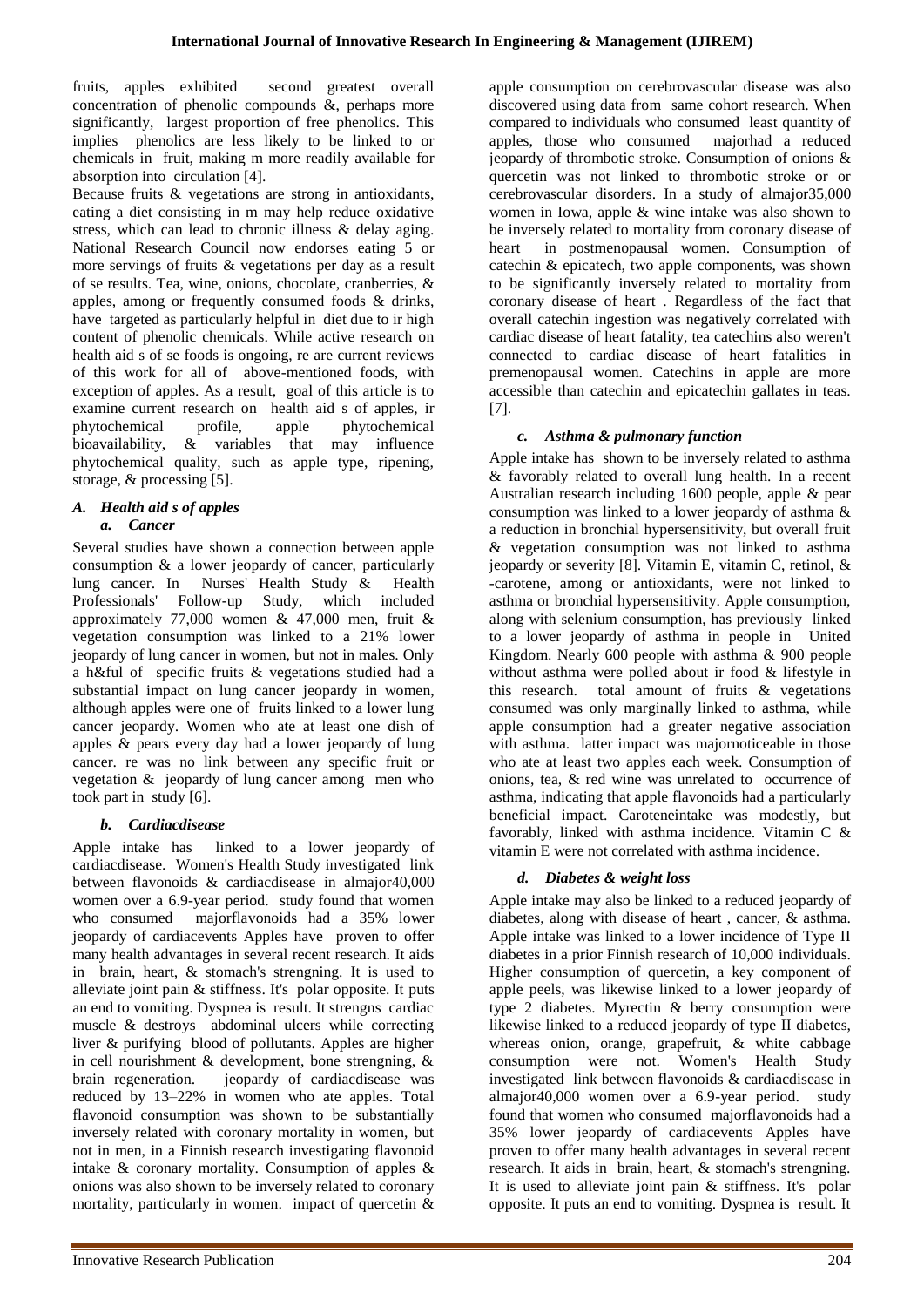strengns cardiac muscle & destroys abdominal ulcers while correcting liver & purifying blood of pollutants. Apples are higher in cell nourishment & development, bone strengning, & brain regenerationParticipants who took eir of fruits lost 1.21 kg after 12 weeks, while those who drank oat cookies did not lose any weight. When compared to those who ate oat cookies, those who ate fruit had substantially lower blood glucose levels.

## *e. Cholesterol-lowering effects*

apple's possible cholesterol-lowering capabilities may account for some of fruit's protection against cardiacdisease. When cholesterol-fed rats were supplemented with lyophilized apples, re was a substantial decrease in plasma cholesterol & liver cholesterols, along with an increase in high-density lipoproteins, according to a group of researchers (HDL). y also discovered that cholesterol excretion increased in stools of rats given apples, indicating that cholesterol absorption was decreased. In a second research, cholesterol-fed rats were given apples, pears, & peaches, which had a similar cholesterol-lowering impact. Apples were shown to decrease cholesterol levels more effectively than or two fruits. antioxidant capacity of plasma was also enhanced by three fruits, with apple having highest impact. Apples, pears, & peaches all showed comparable fiber content, but apples had higher phenolic compounds, suggesting that phenolics in apples may play a role in this impact.

### *f. Or health effects*

Aside from chronic illness, apples have potential to aid in treatment of several common diseases throughout globe. It was recently shown that crude extracts from immature apples suppressed cholera toxin enzymatic activity in a dose-dependent manner. Apple extract also decreased cholera toxin-induced fluid buildup in a dosedependent manner. apple extracts were separated, & each fraction was evaluated for inhibitory activity against cholera toxin enzymatic activities. cholera toxin mediated ADP-ribosyla-tion was inhibited by 95 percent & 98 percent in two apple extract fractions that contained highly polymerizedcatechins. fraction containing noncatechin polyphenols only inhibited 3.5 percent, whereas fraction comprising monomeric, dimeric, & trimeric catechins inhibited 39 percent.

#### *g. Effects of storage & processing on apple phytochemicals storage*

In Jonagold apples, chlorogenic acid & total catechins dropped somewhat. In Golden Delicious, total catechin concentrations dropped significantly, while chlorogenic acid quantities remained constant. re was no reduction in chlorogenic acid in any apple type after 25 weeks of cold storage, although catechin concentration dropped somewhat in Golden Delicious, Elstar, & Cox's Orangeapples. In every apple variety studied, both methods of storage had no impact on antioxidant activity. Anor group studied effects of storage on apple peel phenolics & found that 9 months of storage at 0°C had no impact on phenolic concentration. concentration of total phenolics in skin of Golden Delicious apples rose after 60 days of cold storage, according to a study. total phenolics in skin started to drop after 100 days, but even

after 200 days in storage, total phenolics were comparable to those at harvest.

## **II. LITERATURE REVIEW**

Bondonno N et al. discussed cardiachealth aid s of apples in which y explained how Background Apples are a significant source of dietary components related to prevention of cardiacdisease (CVD). Apples have proven to improve vascular function, blood pressure, lipids, inflammation, & hyperglycemia, among or things. high polyphenol content of apples & or fruits has attributed to ir cardiodefensive aid s. re is growing evidence that dietary matrix in which polyphenols are eaten influences ir bioavailability & bioefficacy. Scope & strategy contrasts between eating an apple as a complete food vs eating separated major components, namely polyphenols & fibre, will be discussed in this article. Major apple polyphenols such as procyanidins, catechin, epicatechin, phloridzin, chlorogenic acid, & quercetin glycosides will be discussed in terms of bioavailability & absorption. mechanisms through which apples may reduce CVD jeopardy variables will be addressed, along with findings from major human intervention trials. This paper's list of studies is representative but not comprehensive. Conclusions & key discoveries bioavailability of polyphenols in a person is influenced by a variety of variables, including intestinal microbial composition, dosage eaten, & presence of additional polyphenols & macronutrients in dietary matrix. A synergistic connection between fiber & flavonoids contained in a whole apple has discovered, which is presumably mediated in part by gut flora. More human intervention studies are needed to look at impact of apples on cardiacjeopardy factors & importance of gut flora [8]. Soriano J et al. discussed Apple-products phytochemicals & processing in which y explained how Apple intake has associated to a lower jeopardy of some malignancies, cardiacdisease, asthma, & diabetes in epidemiological studies. Apples & health aid s of its drinks & phytochemicals have studied extensively. goal of this article is to summarize majorcurrent research in this field, with an emphasis on phytochemicals, phytochemical bioavailability, & antioxidant activity [9]. Conterno L et al. discussed Effects of commercial apple varieties on human gut microbiota composition & metabolic output using an in vitro colonic model in which y explained how Polyphenols & fiber are abundant in apples. Apple polyphenols, along with non-digestible polysaccharides, escape absorption in small intestine & reach colon, where y may serve as substrates for bacterial fermentation. Animal studies indicate that apple polyphenols  $\&$  soluble fiber pectin have a synergistic relationship; neverless, effects of entire apples on human gut flora have received less attention. Apple is a plant species that belongs to apple genus  $\&$  is classified as a fruit since it bears pink family seeds. In terms of agriculture, it is one of majorfruitful trees. apple tree is a tiny tree with a height of 3 to 12 meters. Apples have proven to offer many health advantages in several recent research. It aids in brain, heart, & stomach's strengning. It is used to alleviate joint pain & stiffness. It's polar opposite. It puts an end to vomiting.. As an easily fermentable plant fiber & a weakly fermentable plant